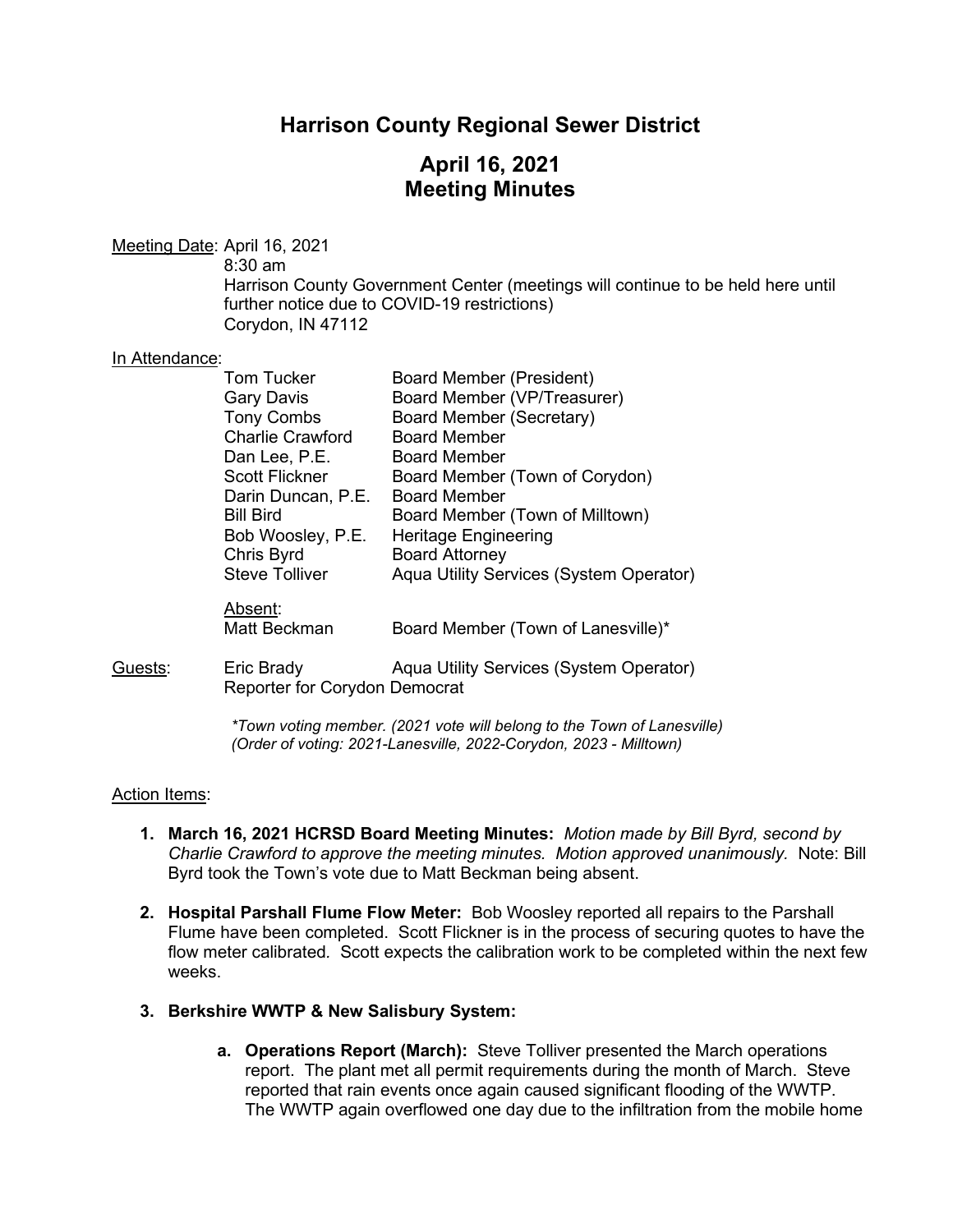HCRSD Mtg Minutes April 16, 2021 Page 2 of 4

> park. The overflow was reported to IDEM. In addition due to consistent flooding of the plant the effluent flow meter was damage and had to be repair. The infiltration causing the flooding can be attributed to the mobile home park's collection system. Steve also noted that utility locates have increased as a result of the on-going developments in New Salisbury and at Poplar Trace in Corydon. *A motion was made by Tony Combs, second by Dan Lee to accept the March operations report. Motion approved unanimously.*

- **b. UV System:** Steve Tolliver reported the UV System has been placed back into service and is fully operational.
- **c. WWTP Effluent Pumps Replacement:** Bob Woosley reported the pumps are scheduled for delivery and installation the week of April 26<sup>th</sup>. Straeffer Pumps will be performing the work.

## **4. Berkshire WWTP Expansion:**

- **a. Televising of old part of mobile home park sewer collection system:** The District made attempts to televise the lines. However, due to the condition of the VCP lines and size (6") the efforts had to be abandoned to prevent damage to the mobile homes. The condition and methods of construction utilized on the 6" VCP lines resulted in flow coming up and out of several toilets in the mobile homes (Note: prior to televising you must first flush and clean the lines completely. We were making efforts to flush and clean with this occurred.). Upon realizing the condition and importantly the size (we thought the lines were 8" but were actually 6") we immediately abandoning the televising efforts. A decision was made that all 6" VCP needs to be fully replaced with new manholes and laterals installed.
- **b. Preliminary Engineering Report (PER):** Bob Woosley reported the revised PER will be re-submitted to SRF next week. The submittal will address all comments received from SRF on the initial submittal and will also update the costs associated with the project. Originally is was thought the oldest part of the mobile home park's collection system could be rehabilitated by utilizing pipe lining to keep the costs down. However, as discussed above in item 4a it was determine the existing 6" VCP was in need of full replacement. The costs for full replacement have now been included in the updated costs estimates. In addition, the project will now be broken into two  $(2)$  phases: Phase  $1 -$  Replacement of the collection system at the mobile home park, and Phase 2 – Replacement of the WWTP and effluent forcemain. It was discussed that Phase 1 may also include the replacement of the effluent forcemain to allow for increased pumping abilities immediately. The new project budget is as follows:

| Phase 1: | <b>Berkshire Collection System Improvements</b>          | \$1,100,000 |
|----------|----------------------------------------------------------|-------------|
|          | Phase 1 or 2: WWTP FM Replacement (increases size to 6") | \$175,000   |
| Phase 2: | <b>WWTP Replacement</b>                                  | \$2,232,000 |
|          |                                                          | \$3,507,000 |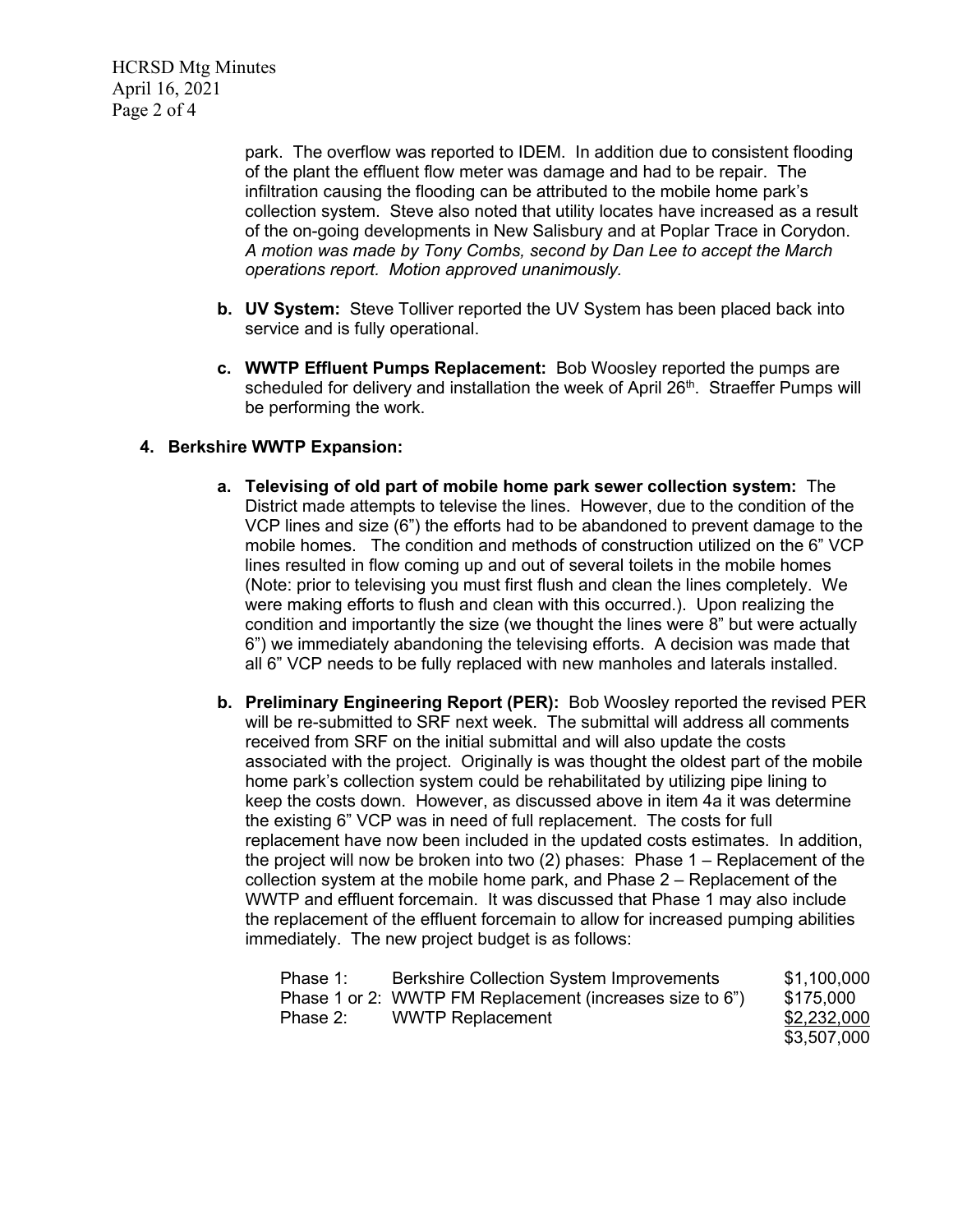HCRSD Mtg Minutes April 16, 2021 Page 3 of 4

- **c. Audit Report:** Gary Davis informed the Board he has reached out to the State Board of Accounts to request the audit report be performed. He has not yet received a response from them as to when this will be completed.
- **d. Funding:**Tom Tucker and Bob Woosley made a request before the Commissioners on April 5th. The Commissioners did not approve any funding at this time. They requested the District return in October or November to make the request. The County will not be funding any new initiatives until after they have completed their budget. They verbally support the project but did not provide a vote on a funding commitment.
- **e. Rate Increases:** *A motion was made by Bill Byrd, second by Darin Duncan to increase the Lanesville Interchange System and New Salisbury System rates by 5% effective May 1, 2021. Motion passed unanimously.*
- **f. Berkshire Mobile Home Park Billings:** *A motion was made by Darin Duncan, second by Bill Byrd to begin charging the Berkshire Mobile Home based on actual flows versus water meter readings effective May 1, 2021. Motion passed unanimously.* I was discussed that should an agreement with the owners of the mobile home park be reached regarding the District taking over ownership of the collection system then this motion could be voided at that time.
- **g. Lanesville Interlocal Cooperation Agreement:** Matt Beckman was not in attendance at the meeting therefore this item was not discussed.

## **5. Treasurers Report:**

- **a.** *Motion made by Dan Lee, second by Tony Combs to approve the March Treasurer's Report. Motion approved unanimously.*
- **b.** *Motion made by Gary Davis, second by Tony Combs to pay the following claims. Motion approved unanimously.*

### *District Checking Account:*

| i. Harrison REMC-WWTP electric service                              | \$1,501.19  |
|---------------------------------------------------------------------|-------------|
| ii. Duke Energy - lift station electric service                     | \$27.91     |
| iii. Town of Corydon - March sewer bills                            | \$10,394.87 |
| iv. Aqua Utility Services - WWTP Op., LS Maint., Misc. Maint.       | \$6,220.90  |
| v. Lanesville Utilities - March sewer bills                         | \$943.10    |
| vi. MAC Construction – remove grout from parshall flume             | \$2,928.18  |
| vii. TruTest LLC - repaired parshall flume                          | \$1,850.00  |
| viii. ES2 Electrical – electric mods at WWTP for new pumps          | \$6,341.59  |
| ix. IN Undergound Plant Protection $-1st$ quarter fees              | \$51.30     |
| x. Heritage Eng. - Retainer/web site/NS Support/WWTP Exp.\$9,180.00 |             |

### Next Meeting:

Regular Board Meeting: **Friday May 21, 2021 at 8:30 am** at the Harrison County Government Center.